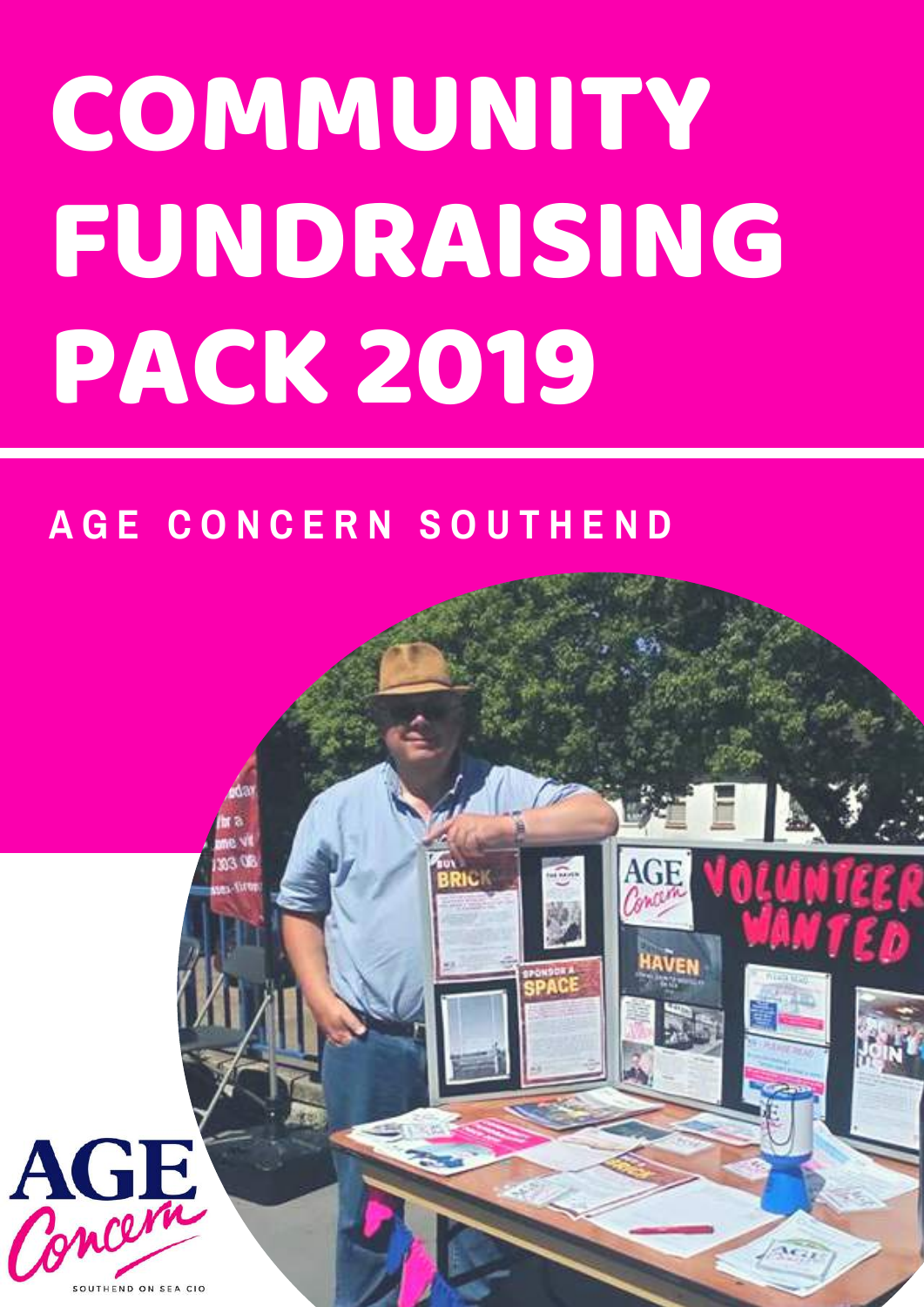## **ABOUT AGE CONCERN SOUTHEND**

**According to data compiled by Age UK, over 1 million older people go more than a month with no contact from friends or family in the UK. Loneliness and isolation are more than just emotional experiences and research has shown that social isolation can be as bad for your health as obesity and smoking.**

Age Concern Southend are a registered charity (number 1160916) who, assisted by a team of dedicated volunteers, offer comfort, friendship and practical help to residents who feel isolated and lonely .

**Current services include:**

**Befriending /Telephone Befriending**

**Transport**

**Advice and information**

**Newsletter and directory of services**

**Community clubs**

**Social events**

**Wheelchair hire**

**Replacement hearing aid batteries**



If you'd like to know more about the support and services we provide please feel free to visit (we are located at 134 Hamlet Court Road, Westcliff, opening hours Mon-Fri 9.30 – 4.30), call on 01702 345373, email on enquiry@acsos.co.uk or visit our website www.acsos.co.uk. You can also find us on Facebook (Age Concern Southend on Sea) and Twitter (@ACSOSSouthend).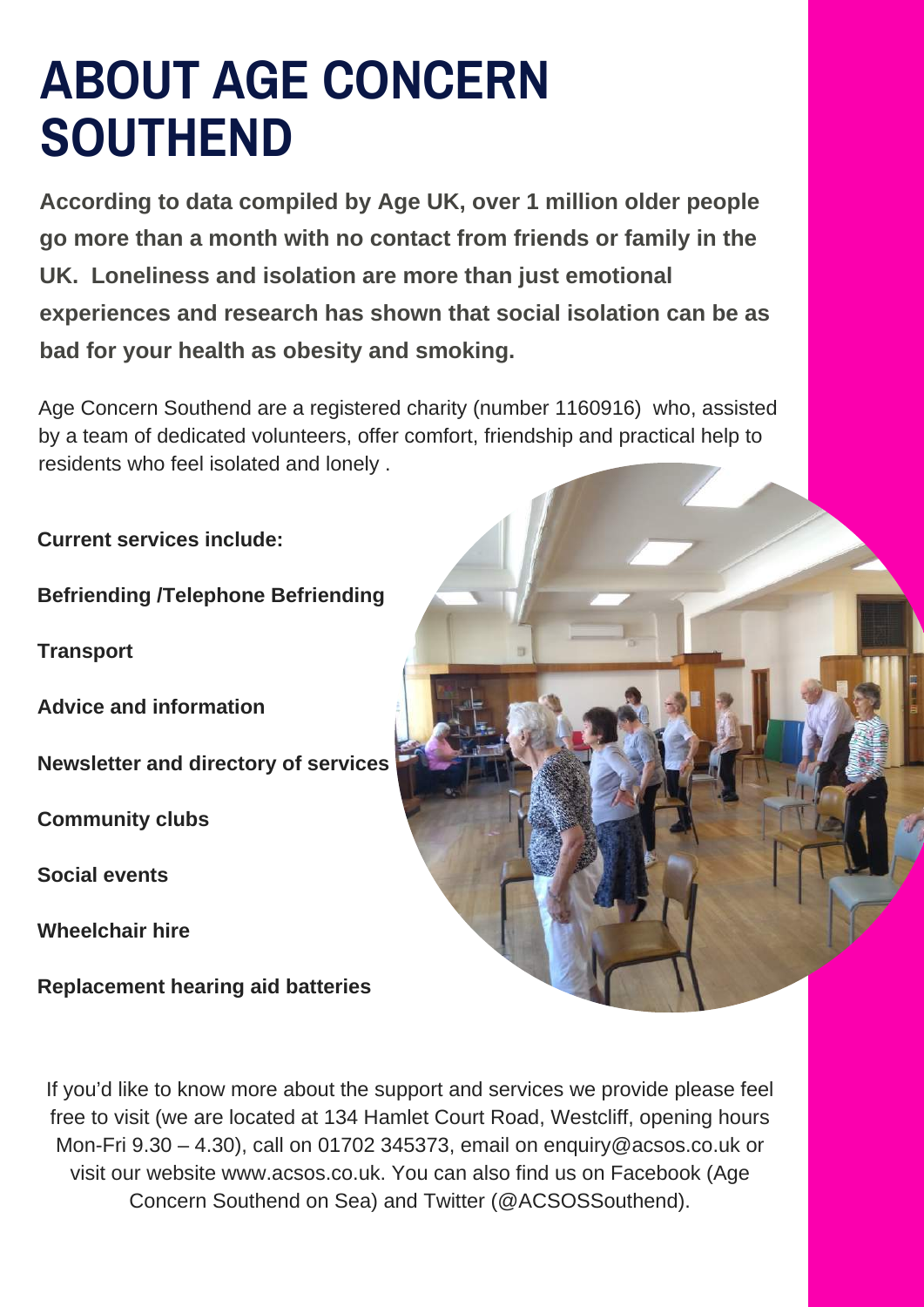

# **WHY FUNDRAISE FOR AGE CONCERN SOUTHEND?**

**Age Concern Southend currently provide services, information and support to older people in the boroughs of Southend, Castle Point and Rochford but we can only continue to offer (and expand!) our services with the financial support of our star fundraisers, funding organisations and other donors.**

> £5 pays for 45 minutes of phone support for older residents providing information and advice.

£25 provides 1 a days worth of petrol for our Age Concern minibus, ensuring that older people in the area can attend social clubs and hospital appointments and remain living independently.

> £50 <sup>pays for one afternoon of social activities<br>and entertainment for older people in the</sup> and entertainment for older people in the area who would otherwise be on their own.



### **£100**

pays for approximately 3 isolated older people to be paired up with our volunteer befrienders. This includes the admin fee for our volunteers DBS checks, ensuring our befriendees feel safe and secure using our services.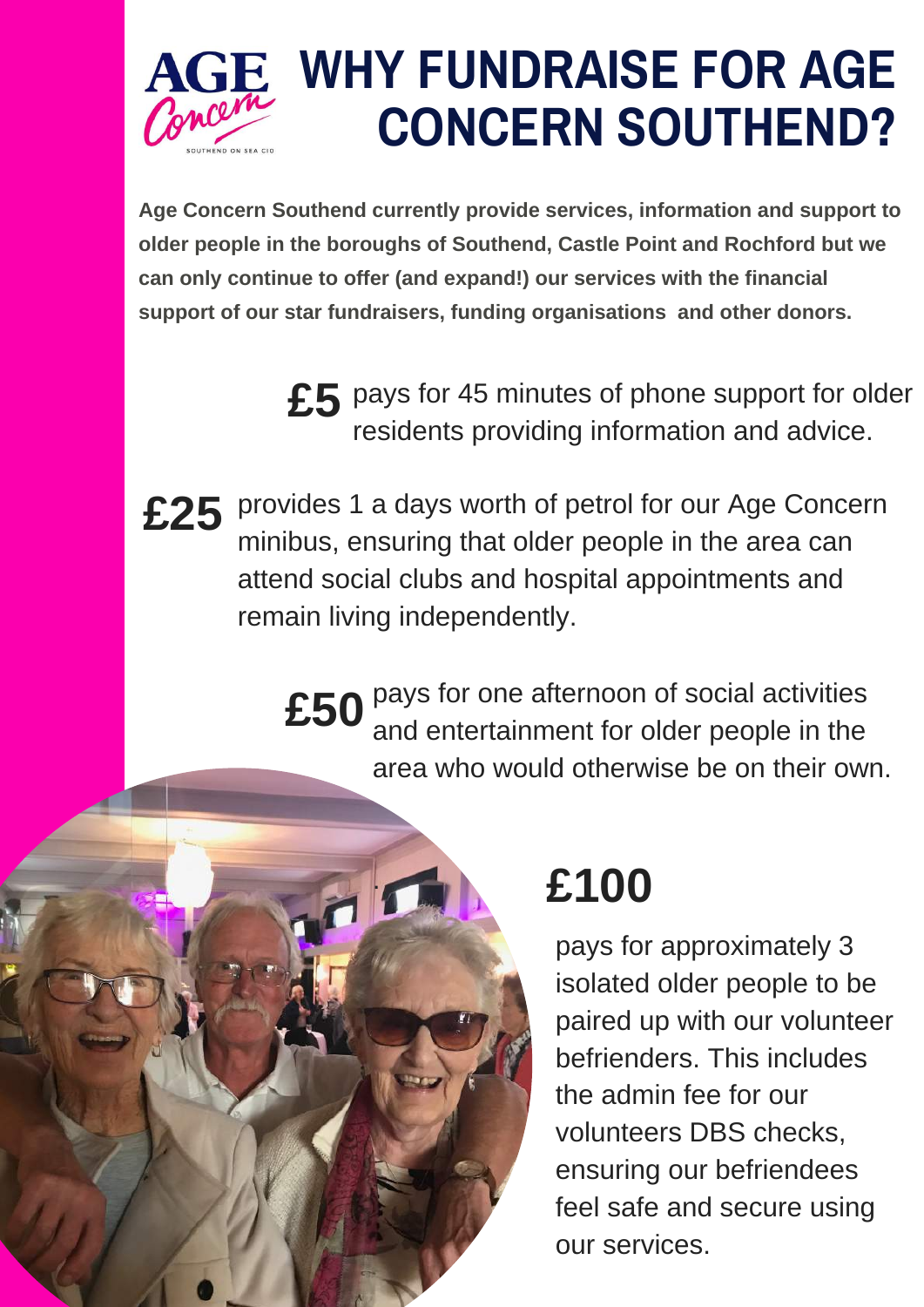# **CASE STUDY - BARRY, 86**



Barry has been using our befriending services for 18 months. He reached out to us as he was feeling lonely after losing his wife 2 years previously.

*"I really look forward to Mike coming round once a week and miss it when he's on holiday. "*

*"It's very lonely being on my own after my wife died and having someone to come round who I can talk to about what's going on in the world and things like boxing, snooker and football is a great help."*

*" Mike also helps me arrange medical appointments and comes with me to the doctor's. We also go out for lunch when he comes round which gets me out of the house and we've been horse racing and he took me on holiday last year for a long weekend away. He's been a great friend to me."*

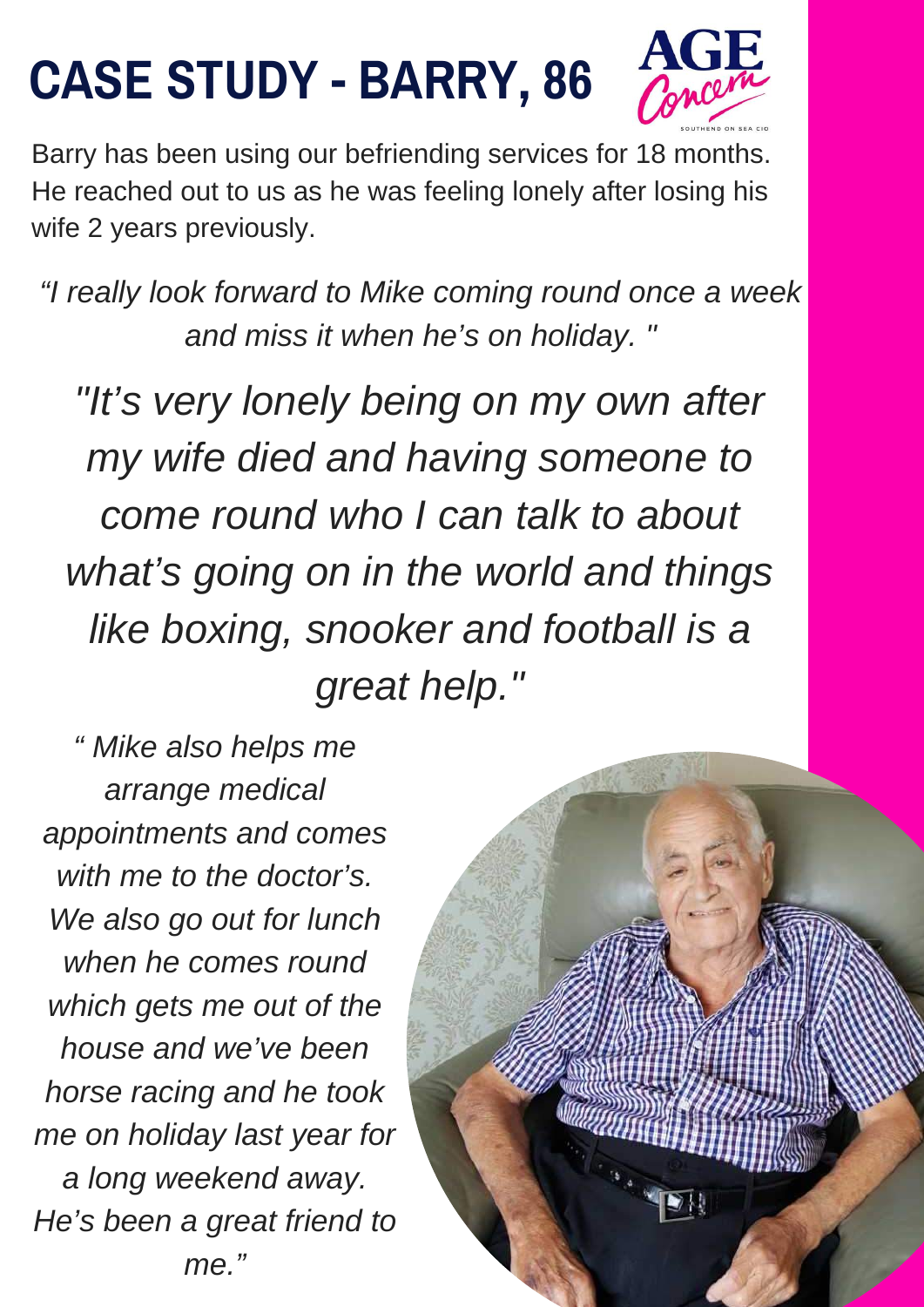# **HOST YOUR OWN EVENT**

Hosting an event at work, home, school or in your community is a great way to raise some money whilst having fun, increasing awareness of Age Concern Southend and getting to know your neighbours and work colleagues. Here are some simple, tried and tested ideas to get you on the way to being a fab fundraiser.

**Run a bake sale, clothes swap or jumble sale!** Charge an entry fee or ask for donations for your cakes or clothes for an easy way to raise some money for ACSOS.

**Host a games night!** Quizzes, race nights, board game tournaments, even 24 hour game-a-thons are a great way to get people having fun for ACSOS

**Run a raffle!** Raffles are an easy way of raising money at an event and can often raise more than the event itself! Talk to us if you have any questions about running a raffle in accordance with gambling regulations and how to approach local businesses for prizes.

> **Tell us your ideas!** If you have any ideas you'd like to run by us, support you need or general questions about hosting a fundraising event feel free to give us a call on 01702 345373 or email us on enquiry@acsos.co.uk.

#### **Don't Forget!**

If any of your events include street collections or any part of your event is on public land you'll need to apply for a license .You'll also need to make sure you have the relevant insurance and health and safety checks where necessary. Give us a ring if you are unsure!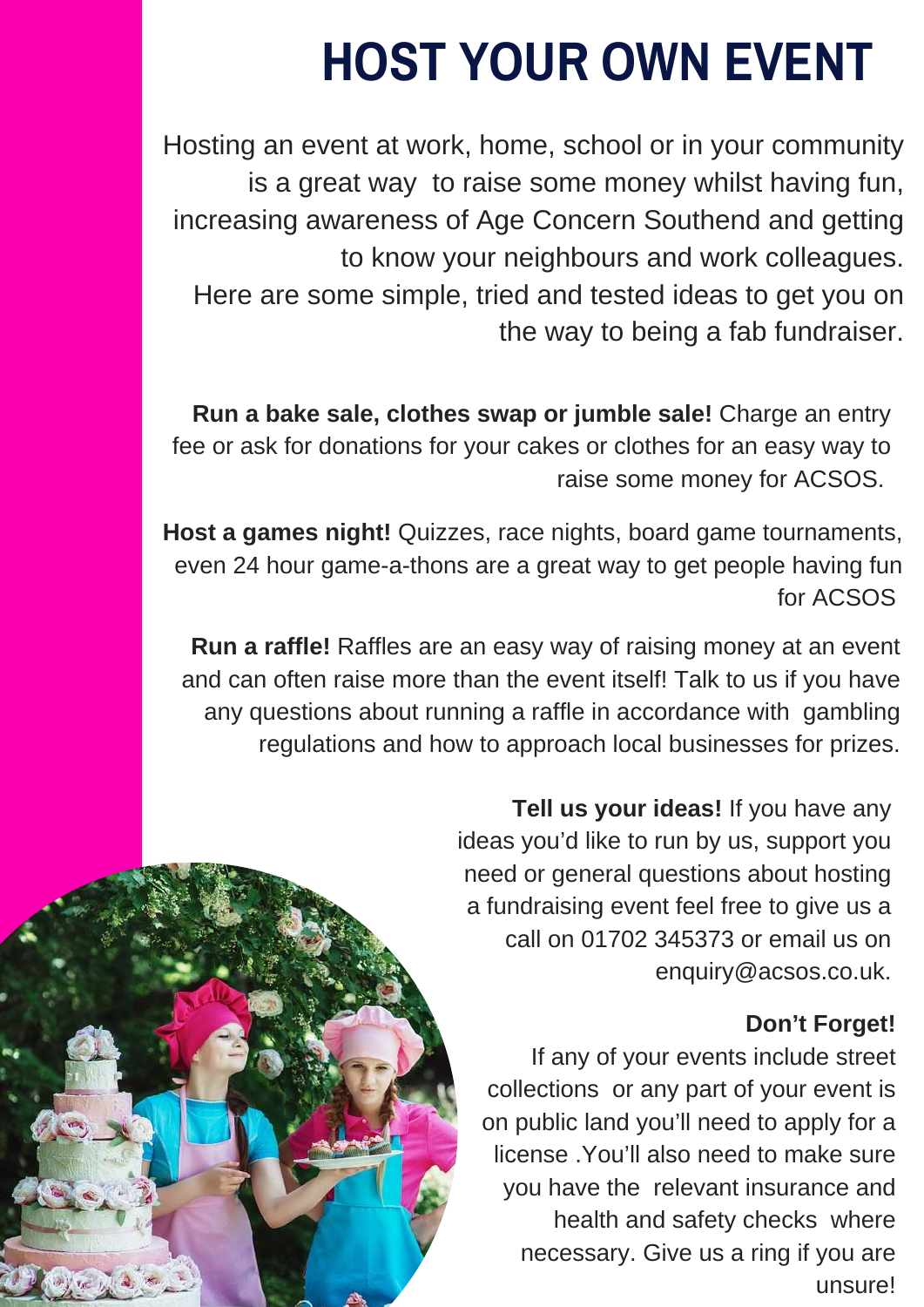# **DO A SPONSORED.....**



The great thing about a sponsored event is that they can be as simple or complex as you want them to be. Raise a few pounds at your school or office with a sponsored silence or go the extra mile and take part in a sponsored challenge trek abroad!

**Give something up.** Ask people to sponsor you to give up chocolate, smoking or maybe even Facebook!

**Do an activity.** Take part in a (or host your own) sponsored run, walk, swim or bike. You could get sponsored to do team sports or even exercise at the gym. Could you do 2 hours on an exercise bike or 12 hours of football matches at your local club?

**Do something crazy**. The more unusual or daring the idea, the more sponsors and publicity you are likely to receive. Take a baked bean bath, dye your hair a daring colour, the possibilities are endless!

**Join in with an organised event.** Many companies provide open challenges such as treks, mountain climbs and triathlons. Have a look online to find where you can get involved.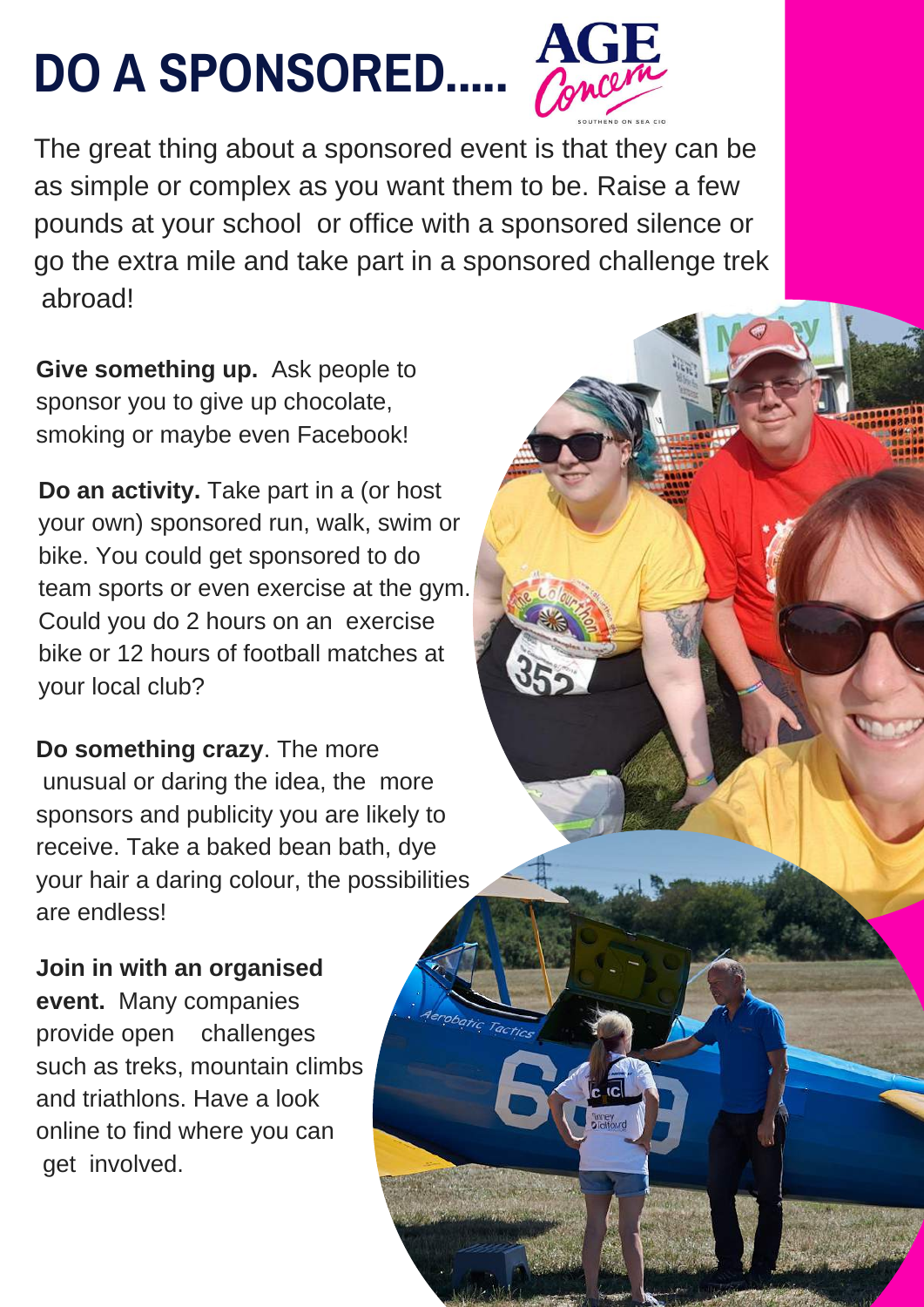# **PUBLICISE YOUR FUNDRAISING**

#### Make sure to get people talking about your hard work!

Be sure to publicise your fundraising efforts to get the most out of your event.

**Get published**. Speak to your local press. Newspapers, radio stations and bloggers all love a feel good story and would love to hear about your fundraising efforts. Press releases are the best way to share your story but feel free to give your contacts a call to make sure they have seen your story.

**Social media pro?** Be sure to share what you are doing with all your followers and friends. We can help by sharing your tweets and posts. Be sure to tweet us and tag us or even create a hashtag for your fundraising event to help people follow your progress

> **Talk to those around you.** Talk to your friends, work colleagues, family, anyone you know about what you are doing. It's amazing how quickly word of mouth can help spread a message (and increase your donations!)

> > **It is good practice to publicise the amount you have raised after your event, usually by letter of thanks to the local newspaper. This provides an additional opportunity for raising awareness about ACSOS as well as letting people know about your success!**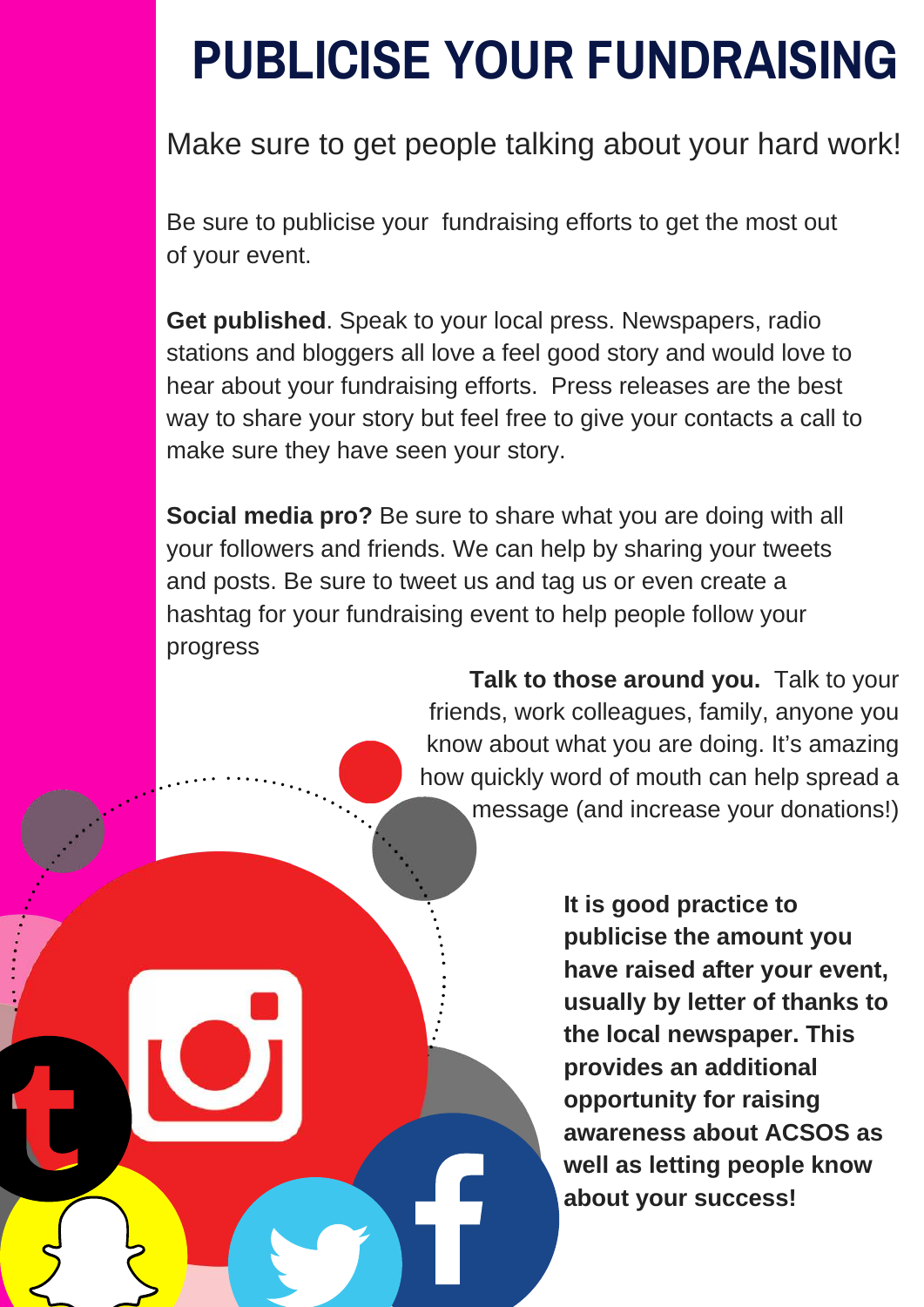# **COLLECTING DONATIONS**

There are a few things to bear in mind when you are collecting donations and sponsorships to keep you safe, secure and legal.

- The legal minimum age for collecting donations is 18 in London and 16 in the rest of the UK.
- When handling cash always carry it in inconspicuous bags and arrange for two people to be present when counting or carrying any amount of money. Make sure you only count cash in an area where it is safe to do so.
- For collections you should have a letter of authorisation from ACSOS stating your name, address and when and where you are collecting. This keeps you covered in case in case anyone questions where your donations are going.
- You will also need a license from the council if you are collecting in public areas. Have a look at your local authority's website to find out their requirements.
- If you are collecting on private property be sure to get permission from the manager or land owner.



**Please do not collect house to house in aid of Age Concern Southend.**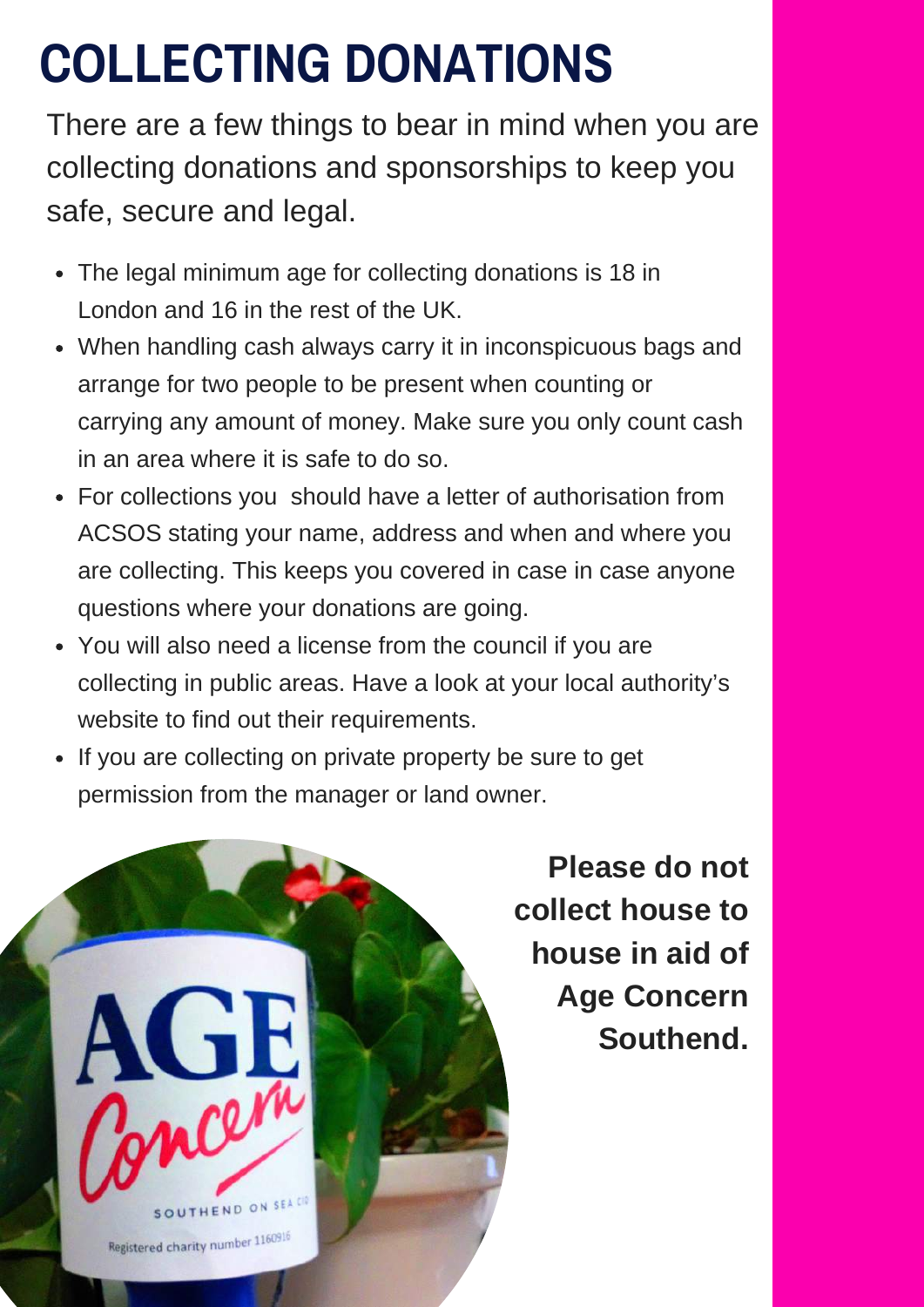# **SENDING YOUR DONATIONS TO US**

Once your fundraising is over count up any cash you have raised (try to arrange for two people to be present when counting or carrying money) and send it on to us at ACSOS in any of the following ways:

#### **Total Giving**

All money donated through www.totalgiving.co.uk comes directly to us, so there's no worry about chasing money from your sponsors and/or donors. Find us at www.totalgiving.co.uk/charity/age-concern-southend-on-seacio

#### **Post it**

You can send us your donations via post using either a cheque or postal order made payable to AGE Concern Southend on Sea CIO, 134 Hamlet Court Road, Westcliff on Sea, Essex, SS0 7LN. No cash in the post please!

#### **Visit us**

Donations in cash or cheque can be dropped in at our offices at 134 Hamlet Court Road, Westcliff (SS0 7LN). I'm sorry we can't accept card payments at this time.

#### **Make a Regular Donation**

Even a small amount, when given regularly via standing order, can help us plan better, do more and reach more older people in the community.

#### **Call us**

Give us a ring on 01702 345373 we'll guide you through the processes or take a card payment over the phone.

Remember to GIFT AID donations where possible to make your money go further. For donors to qualify they must pay income tax . Ask us for a Gift Aid form or use our official sponsorship form to help us claim an extra 25% on top of what you raise.